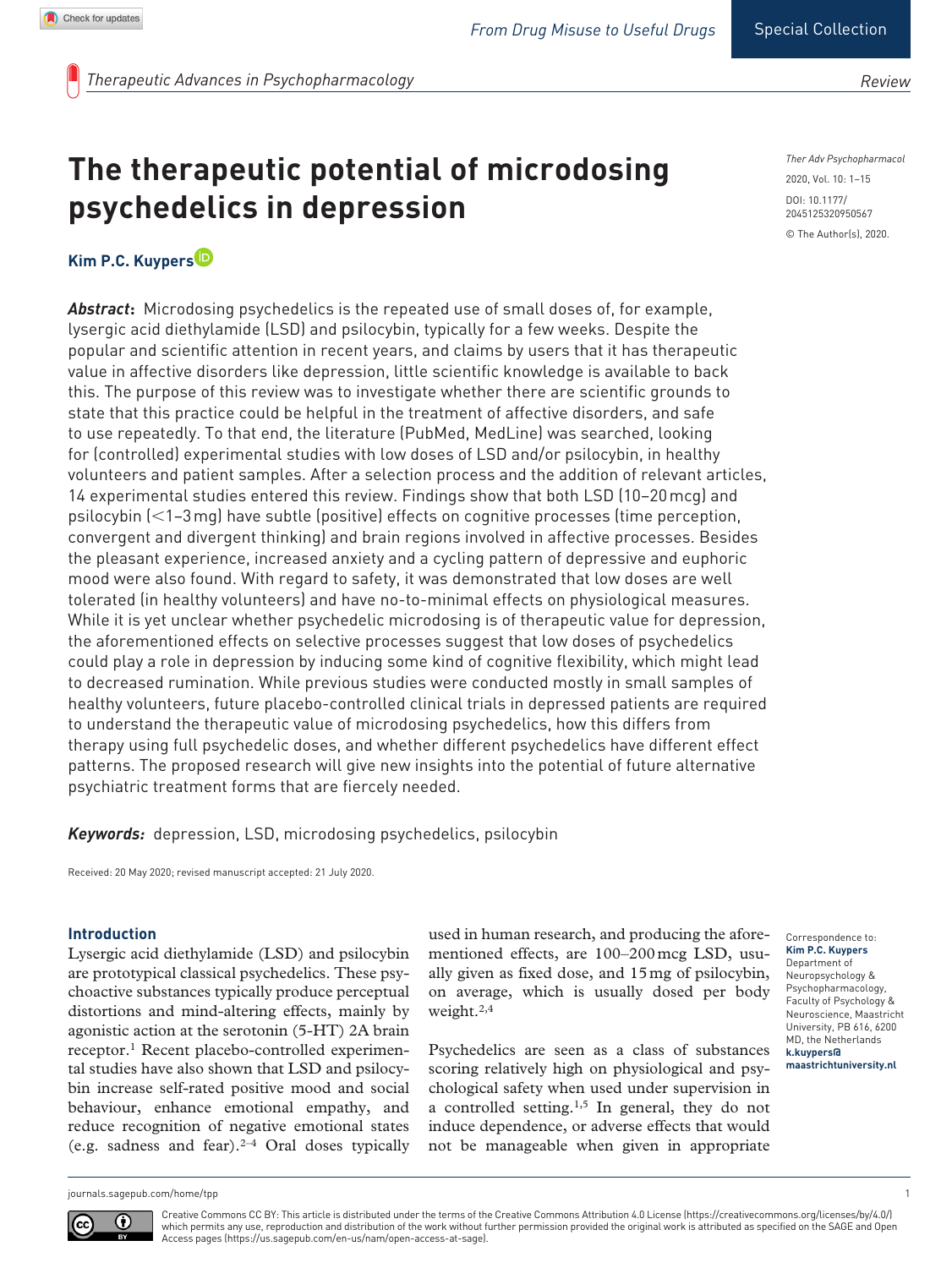doses, and in the presence of someone who can provide psychological support, if needed.1,4,6 Moreover, preliminary findings and anecdotal reports suggest that psychedelics even show therapeutic potential in substance use disorders.1,7,8 In addition, current research is investigating therapeutic applications of these substances in psychiatric disorders, with a focus on affective disorders.8–11 While the intensity or quality of the psychedelic experience seems to contribute to its therapeutic effect, $12$  anecdotal evidence also suggests that repeated use of smaller doses without the psychedelic experience ('microdosing') is efficacious self-treatment for people suffering from affective disorders.13,14

In general, a microdose is considered to be one tenth of a dose normally causing hallucinogenic effects. When taking the doses used in clinical research as a reference,<sup>2,4</sup> a microdose then would be 10–20mcg of LSD and/or 0.3–0.5g of psilocybin-containing mushrooms.<sup>15,16</sup> In a recent survey, users reported taking between 6 and 20mcg LSD and 0.2–0.5g of dried psilocybin mushrooms13,17,18 with a microdosing frequency that ranges between 2 and 4times a week, this for a few weeks, to months, or even years, although the latter is rare.15,18 Reported short-term benefits of microdosing include an increase in positive mood, a decrease in negative mood, and in improvement relationships with others and their environment,15,17–21 which seems to be in line with the effects of full psychedelic doses, though without the perceptual effects. Interestingly enough, users sometimes attribute different effects to the different substances where LSD is more associated with cognitive and/or stimulating effects and psilocybin with emotional or well-being effects.17,22 This stronger stimulating character of LSD compared with psilocybin was seen by some as a plus, while others experienced it as uncomfortable.<sup>17,22</sup> Of note, future research needs to elucidate whether the higher affinity of LSD, compared with psilocybin, for the dopaminergic receptors explains this stimulant effect, and/or whether this is (partly) due to expectancy bias.<sup>23</sup>

Next to positive effects, acute negative effects do occur when individuals are under the influence of these psychedelics including psychological ('increased anxiety') or physiological ('discomfort') changes.15,18 Interestingly, this increased anxiety is suggested to be linked to the surface emergence of latent emotional content by microdosing. Along the same lines, it is reasoned that

this could accelerate a healing process in a therapeutic context because these emotions can then be used.22 Interestingly, Albert Hofmann, the 'discoverer' of LSD and its hallucinogenic effects, stated decades ago that 'very small doses, perhaps 25 micrograms', could be useful as an antidepressant.<sup>24,25</sup> This seems to be confirmed in the reports of people self-treating with microdoses of psychedelics to combat symptoms of affective disorders such as depression and anxiety disorders.<sup>14,26</sup>

Despite the positive claims of microdosers who self-treat their conditions, no clinical trial to date has focused on the question whether (repeated) administration of psychedelics in low doses can serve therapeutic potential in affective disorders. The aim of the present review was to investigate, based on findings from (controlled) experimental studies in healthy volunteers and patient samples, whether there is scientific evidence supporting potential efficacy and safety of low doses of psychedelics in the treatment of affective disorders.

# **Methods**

In order to answer that question, a search string consisting of keywords from (1), (2), and (3), combined with the Boolean command 'AND' was used to search title and/or abstract. Search words were (1) depressive disorder or depression or unipolar depression or bipolar depression or dysthymic depression or chronic depression or neurotic depression or persistent depressive disorder or treatment-resistant depression or therapyresistant depression or refractory depression or mood disorder or affective disorder; (2) microdosing or micro-dosing or low dose or mini dose, (3) psychedelics or classical psychedelics or hallucinogens or lysergic acid diethylamide or LSD or psilocybin or magic mushrooms or psilocybin truffles or psilocin. Searched databases PubMed and MedLine yielded 23 hits in total. De-duplication  $(n=6)$  and removal of irrelevant articles  $(n=5)$ reduced the number of articles to 12. The irrelevant articles either used a full psychoactive dose, or radiolabeled LSD, a low dose of dimenthyltryptamine (DMT), or 'LSD' referred to 'Late Sleep Deprivation' instead of the psychedelic substance, or preclinical research. With regard to preclinical research, this was not included because of the questionable generalizability to humans. A series of 12 relevant articles were localized in a book about microdosing psychedelics  $(n=4)$ , <sup>27–34</sup> and a review paper describing the long-term effects of psychedelics  $(n=1)$  and in my personal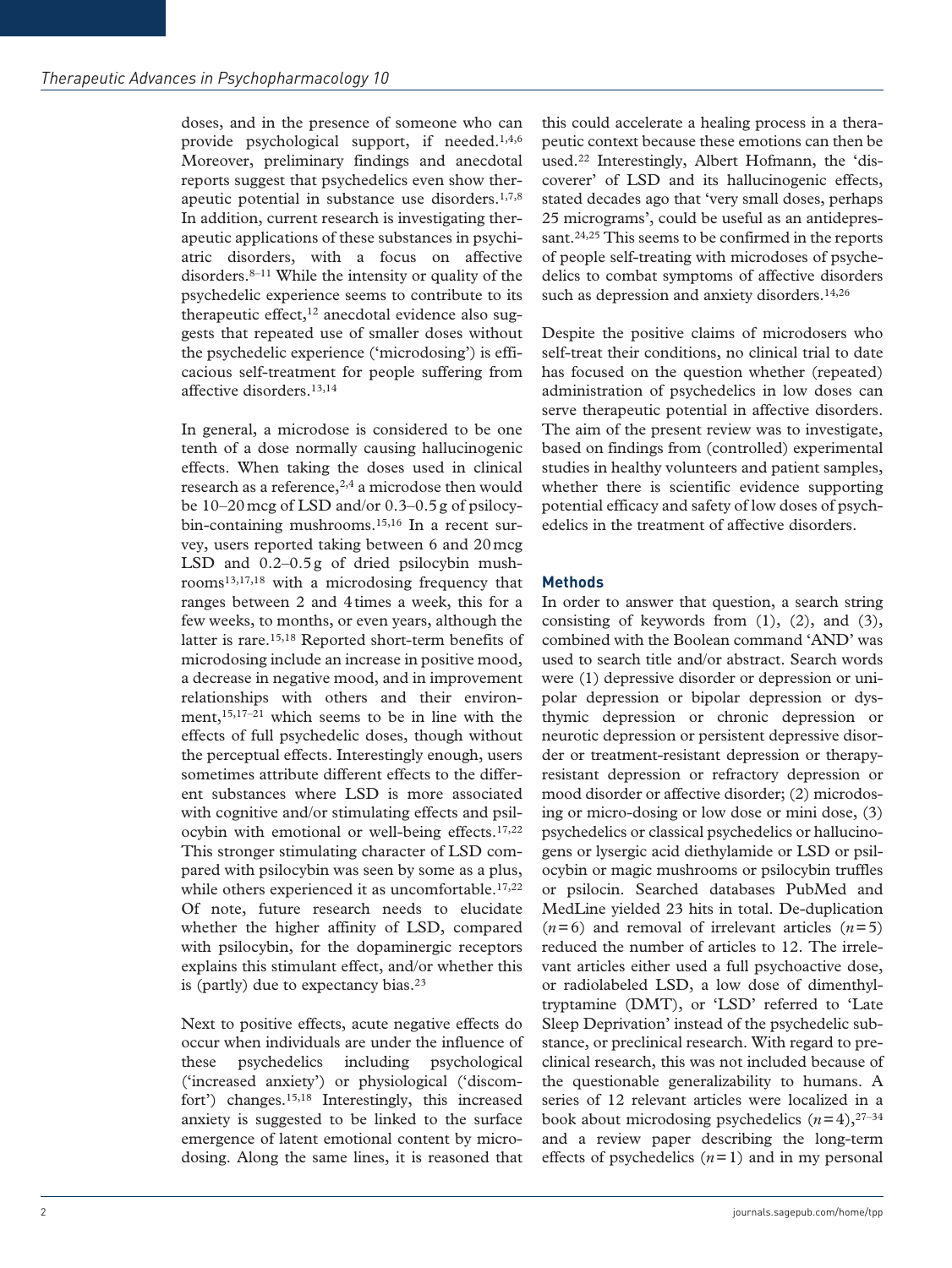

**Figure 1.** The selection and review process that resulted in 14 articles for inclusion in the current review.

database  $(n=7)$  was added.<sup>35</sup> The oldest articles  $(n=4)$  were harvested from the bibliographic database of the Multidisciplinary Association for Psychedelic Studies ([https://maps.org/resources/](https://maps.org/resources/psychedelic-bibliography) [psychedelic-bibliography](https://maps.org/resources/psychedelic-bibliography)), the rest (*n*=8) *via* google scholar; 10 papers were excluded as they were based on claims of microdosers and not experimental research. These papers were not included in the review but were used in the introduction of this paper. Finally, this resulted in a final dataset of 14 experimental studies in humans (Figure 1). The findings of research with LSD and psilocybin are discussed in two separate sections; the methodological details of reviewed studies is presented in Tables 1 and 2.

#### **Experimental research with LSD**

In the past, a number of experimental LSD studies were conducted, investigating the effects on cognitive and physiological measures. Some of those studies included low doses of LSD and are described in detail here.<sup>36,40-42</sup> Next to that, five recent studies were identified and included here; these aimed to assess the effects of a microdose LSD on cognition, subjective perception and brain activity.27,33,37–39 Given that the methodology of older studies did not always meet current standards, more methodological detail is provided for these studies, so that findings are interpreted in that specific context.

### *Older research with LSD*

Abramson and colleagues, who conducted a range of experiments with LSD in the 1950s, combined data from 141 experimental sessions with 31 participants with the aim of providing a clear view of the mental effects caused by different doses of LSD. As participants received different doses and observers used different questions, they made six 'dose' groups and clustered the symptoms into five classes: euphoria, dysphoria, changes in perception, neurotic behaviour and psychotic symptoms. Relevant for the current review is that eight participants were administered a dose between 1 and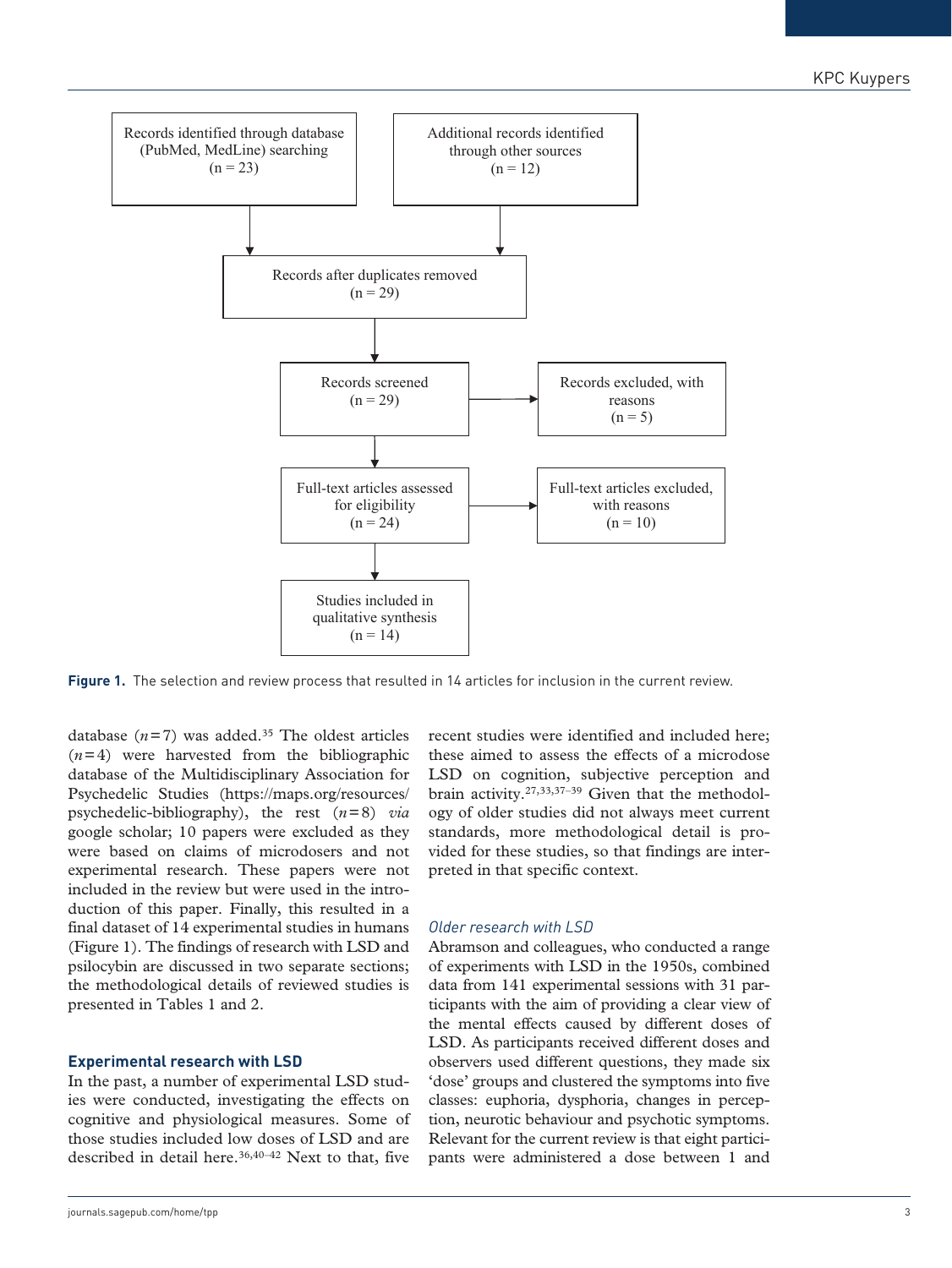| Abramson<br><b>Bershad</b><br>et al.36 |                                                                                                                                        | conditions)                                                                                                                                                   | (Dosage, route of<br>administration)                         |                                                                                                                                                         | age        | admin      | Setting                                                                                                                                                          | Measures (findings)                                                                                                                                                                                                                                                                                                                                         |
|----------------------------------------|----------------------------------------------------------------------------------------------------------------------------------------|---------------------------------------------------------------------------------------------------------------------------------------------------------------|--------------------------------------------------------------|---------------------------------------------------------------------------------------------------------------------------------------------------------|------------|------------|------------------------------------------------------------------------------------------------------------------------------------------------------------------|-------------------------------------------------------------------------------------------------------------------------------------------------------------------------------------------------------------------------------------------------------------------------------------------------------------------------------------------------------------|
|                                        | $\,\sigma$<br>the mental effects of<br>range of LSD doses                                                                              | a mixed within-between,<br>Not stated; Supposedly<br>not clear who (6 dosing<br>doses, though it was<br>some participants<br>received multiple<br>categories) | 50, 51-75, 76-100,<br>LSD (0, 1-25, 26-<br>$101 + mcg, p.o.$ | adult volunteers<br>Non-psychotic,<br>$\begin{bmatrix} 31 \end{bmatrix}$                                                                                | Not stated | Not stated | Laboratory and private<br>office                                                                                                                                 | 51-75 mcg), dysphoria (-, peak<br>at 51-75 mcg), perception and<br>Questions related to 5 mental<br>psychotic behaviour (-, dose-<br>related increase), neurotic<br>state 'themes': euphoria<br>(±, inverted U, peak at<br>behaviour (-)                                                                                                                    |
| et al. <sup>37</sup>                   | the effect of low LSD doses<br>on subjective experience<br>and cognitive behaviour                                                     | Within-group design (4<br>drug conditions)                                                                                                                    | 6.5; 13; 26 mcg),<br>LSD tartrate (0;<br>single dose         | volunteers (20)<br>Healthy                                                                                                                              | 25         | 9:30 AM    | and computer] Between<br>tests participants could<br>style laboratory room<br>relax, read, or watch<br>(with a couch, table,<br>Private living room-<br>movies   | inclusion (-), Convergent thinking<br>affective (+) effects, Computer<br>Emotion recognition (-), Social<br>(-), Cognitive performance (-),<br>Questionnaires: drug (+) and<br>[-], Physiological effects (+)<br>tests: Working memory                                                                                                                      |
| <b>Bershad</b><br>et al. <sup>38</sup> | state CBF and connectivity<br>the neural effects of a low<br>using functional magnetic<br>dose of LSD on resting-<br>resonance imaging | Within-group design (2<br>drug conditions                                                                                                                     | LSD tartrate (0,<br>13 mcg)                                  | volunteers (20)<br>Healthy                                                                                                                              | 25         | 9:30 AM    | Scanner                                                                                                                                                          | Physiological effects (+), fMRI:<br>Questionnaires: Drug (+)<br>connectivity analysis (+)<br>and affective effects $(+)$ ,                                                                                                                                                                                                                                  |
| Family<br>et al. <sup>27</sup>         | repeated low dose LSD<br>pharmacokinetics, and<br>pharmacodynamics of<br>the safety, tolerability,<br>administration                   | 3 days; 21 days in total)<br>Mixed within-between<br>group design (4 drug<br>groups); Repeated<br>dosing (dose each                                           | LSD tartrate (0, 5,<br>10, 20 mcg)                           | volunteers (12/<br>Healthy<br>group)                                                                                                                    | 62.9       | Not stated | details were provided<br>In-patient setting, no                                                                                                                  | (–), Visual memory and learning<br>(–), Visual attention (–), Spatial<br>Computer tests: Reaction time<br>working memory (-), Balance<br>and proprioception (-)<br>Questionnaires: Drug (+),<br>Physiological effects (-),                                                                                                                                  |
| Gasser<br>et al. 39                    | the safety and efficacy<br>of LSD-assisted<br>psychotherapy                                                                            | Double-blind (2 drug<br>conditions)                                                                                                                           | LSD free base (20,<br>200 mcg, p.o.)                         | life-threatening<br>associated with<br>diseases (11)<br>with anxiety<br>Patients                                                                        | 51.7       | No stated  | a mattress on the floor<br>choose to lay down on<br>Safe, quiet, pleasant<br>practice office; the<br>room in a private<br>participant could<br>or sit on a chair | abnormal thinking), self-report<br>Physiological measures (-) and<br>anxiety increased the low dose<br>trait anxiety (+, state and trait<br>group and decreased after the<br>adverse events (+, apparent,<br>compared with the high dose<br>reported anger, anxiety, and<br>was that more participants<br>questionnaire for state and<br>200 mcg crossover) |
| Greiner<br>et al. 40                   | the dose-response effects                                                                                                              | received more than one<br>Double-blind, not clear<br>how many participants<br>dose                                                                            | LSD (0, 4, 7, 12, 20,<br>40 mcg, p.o.)                       | $(14); 0 \text{ meg } (3);$ 4 mcg $(2); 7 \text{ mcg}$<br>$(2)$ ; 20 mcg $(6)$ ;<br>40 mcg $[5]$<br>Healthy male<br>volunteers<br>$(6); 12 \text{ mcg}$ | Not stated | Not stated | spent how they wanted<br>Dark room, 20 min of<br>each hour could be                                                                                              | (cycles of depression, euphoria)<br>and behaviour (+, 7–40 mcg)<br>40 mcg); Physiological measure<br>information: changes in mood<br>(+, 7 mcg), Pupil diameter<br>(+, 12–40 mcg)]; Psychiatric<br>perception (body, alertness,<br>Galvanic skin conductance<br>emotion thought) (+, 20-<br>Mood $(+; 7-40 \text{ mcg})$ and                                |

# *Therapeutic Advances in Psychopharmacology 10*

*(Continued)*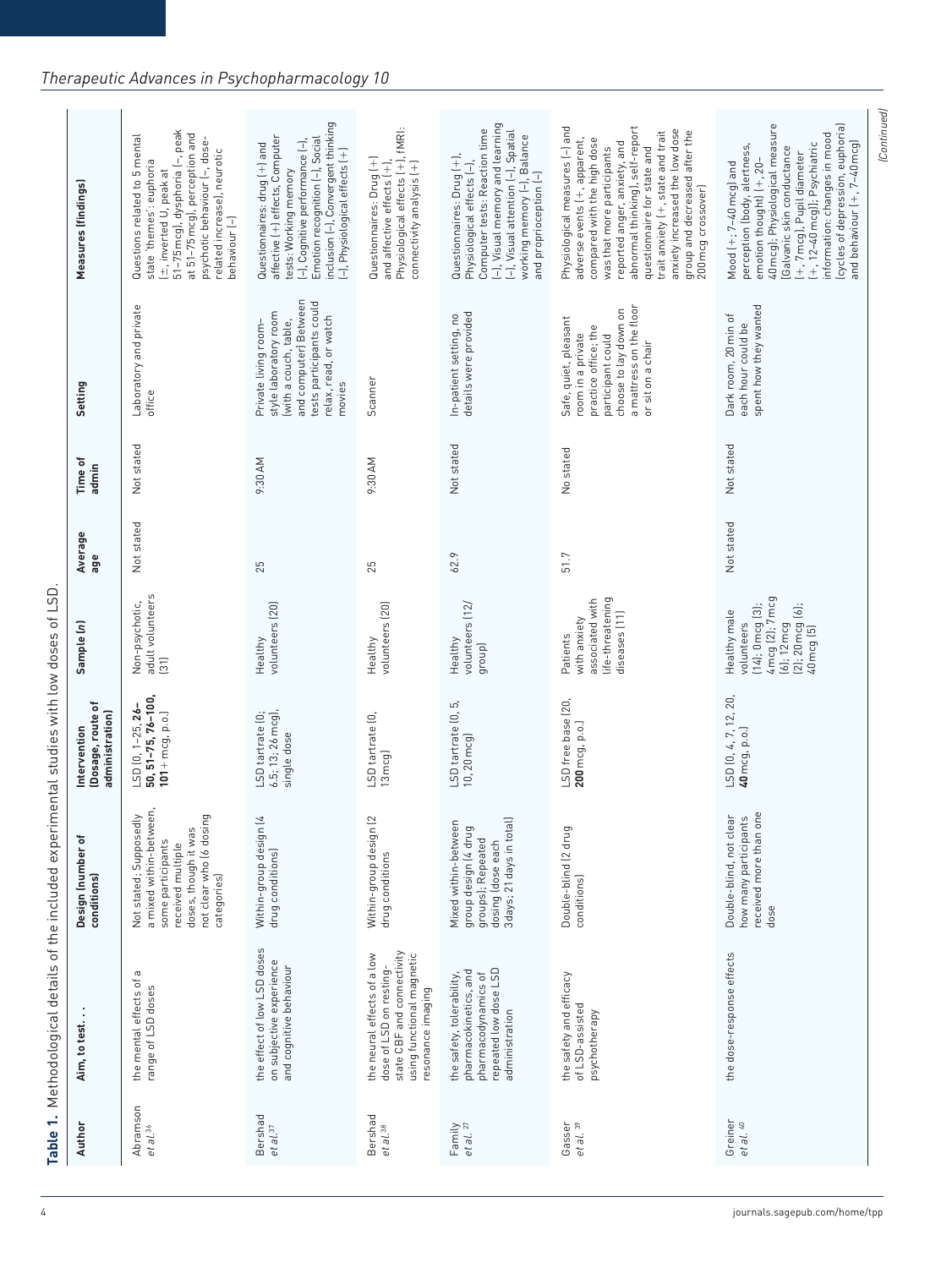| Table 1. (Continued)              |                                                                                                                                                                                                                                |                                                                                                                                                                                       |                                                                                                                                                                                                                                                                                                                                                                                                     |                                                                                                                                                         |                |                                                                                                                                                                                                                                    |                                                                                                                                                                                                     |                                                                                                                                                                                                                                                                                                    |
|-----------------------------------|--------------------------------------------------------------------------------------------------------------------------------------------------------------------------------------------------------------------------------|---------------------------------------------------------------------------------------------------------------------------------------------------------------------------------------|-----------------------------------------------------------------------------------------------------------------------------------------------------------------------------------------------------------------------------------------------------------------------------------------------------------------------------------------------------------------------------------------------------|---------------------------------------------------------------------------------------------------------------------------------------------------------|----------------|------------------------------------------------------------------------------------------------------------------------------------------------------------------------------------------------------------------------------------|-----------------------------------------------------------------------------------------------------------------------------------------------------------------------------------------------------|----------------------------------------------------------------------------------------------------------------------------------------------------------------------------------------------------------------------------------------------------------------------------------------------------|
| Author                            | Aim, to test                                                                                                                                                                                                                   | Design (number of<br>conditions)                                                                                                                                                      | Dosage, route of<br>administration)<br>Intervention                                                                                                                                                                                                                                                                                                                                                 | Sample (n)                                                                                                                                              | Average<br>age | Time of<br>admin                                                                                                                                                                                                                   | Setting                                                                                                                                                                                             | Measures (findings)                                                                                                                                                                                                                                                                                |
| et al. 41<br>Isbell               | measure; III. The tolerance<br>reproducibility of the LSD<br>experiments; only 2 with<br>to LSD after (long-term)<br>effect using a specific<br>I. the dose-response<br>daily intake (4 sub-<br>effects; II. the<br>low doses) | . Within-Subject; II.<br>Within-Subject; III.<br>Within-Subject                                                                                                                       | 1. LSD [0, 0.25, 0.5,<br>20 mcg, 30 mcg, or<br>0.75, 1, 1.5, 2 mcg<br>7 days (20-75 mcg<br>of 1 week); II. LSD<br>placebo, p.o.), day<br>p.o.), day followed<br>kg, p.o., intervals<br>placebo (or LSD,<br>by LSD (75 mcg,<br>4: LSD (75 mcg,<br>a day for three<br>p.o.); IIIb. LSD,<br>Illa. LSD twice<br>60 mcg, p.o.);<br>once daily for<br>days (10 mcg,<br>p.o.), 3 days<br>$\overline{p}.0.$ | male, abstinent<br>Illa. $n = 11$ ; Illb.<br>$n = 8$ ; II. $n = 11$ ;<br>3 months; I.<br>for at least<br>addicts, all<br>morphine<br>Former<br>$n = 12$ | Not stated     | two, groups<br>Not stated;<br>dose: 9 AM,<br>to placebo<br>form LSD<br>Illa. First<br>stated; II.<br>this was<br>epeated<br>IIb. 9 AM<br>and W);<br>n week<br>second:<br>75 mcg:<br>shifted<br>9PM;<br><b>MV6</b><br>$\frac{1}{2}$ | Closed ward devoted to<br>had their own room but<br>with other patients in a<br>observations to mingle<br>clinical research; they<br>were allowed to leave<br>this in between the<br>common dayroom | pressure) (-, l.), Knee jerk (-, l.)<br>Illa-b. Reversible tolerance to<br>three days in a row; tolerance<br>Mental effects questionnaire<br>LSD effects after dosing for<br>disappeared after 3 days of<br>abstinence), physiological<br>and observation (-, l.; +,<br>effects (pupil size, blood |
| McGlothlin<br>et al. 42           | $\,\sigma$<br>the mental effects of<br>high dose of LSD                                                                                                                                                                        | and 6 months; Between:<br>experimental sessions,<br>2 follow-ups at 2 weeks<br>Mixed Within-Between<br>group, Within: 5 test<br>Treatment (3 drug<br>days (baseline, 3<br>conditions) | sustained release)<br>LSD (25, 200 mcg)<br>$m$ mediate + $15$<br>Amphetamine<br>$20$ mg; $5$                                                                                                                                                                                                                                                                                                        | $[n = 24/grow]$<br>volunteers<br>Healthy                                                                                                                | Not stated     | 8:00 AM                                                                                                                                                                                                                            | experience; music was<br>played during most of<br>to enhance the drug<br>specially designed<br>decorated room,<br>Large, tastefully<br>the session                                                  | GSR, Attitude, Value, Aesthetic<br>sensitivity, Creativity (seen the<br>Anxiety: questionnaires and<br>nature of statistics that were<br>performed, no findings are<br>presented)                                                                                                                  |
| Yanakieva<br>et al. <sup>33</sup> | low doses of LSD on time<br>the effects of repeated<br>perception                                                                                                                                                              | group design (4 groups);<br>Repeated dosing (dose<br>Mixed within-between<br>each 3 days; 21 days in<br>total)                                                                        | LSD tartrate (0, 5,<br>10, 20 mcg)                                                                                                                                                                                                                                                                                                                                                                  | volunteers (12)<br>Healthy<br>group)                                                                                                                    | 62.9           | Not stated                                                                                                                                                                                                                         | details were provided<br>In-patient setting, no                                                                                                                                                     | (+), Computer test: Time<br>Questionnaires: Drug<br>reproduction (+)                                                                                                                                                                                                                               |
|                                   | CBF, cerebral blood flow; LSD, lysergic acid diethylamide.<br>shown relative to the reference condition.                                                                                                                       |                                                                                                                                                                                       |                                                                                                                                                                                                                                                                                                                                                                                                     |                                                                                                                                                         |                |                                                                                                                                                                                                                                    |                                                                                                                                                                                                     | $ +\rangle$ = presence, $ -\rangle$ = absence of low dose LSD effect relative to placebo or another control condition; bold doses are not considered a microdose and are not considered in the last column where the effects are                                                                   |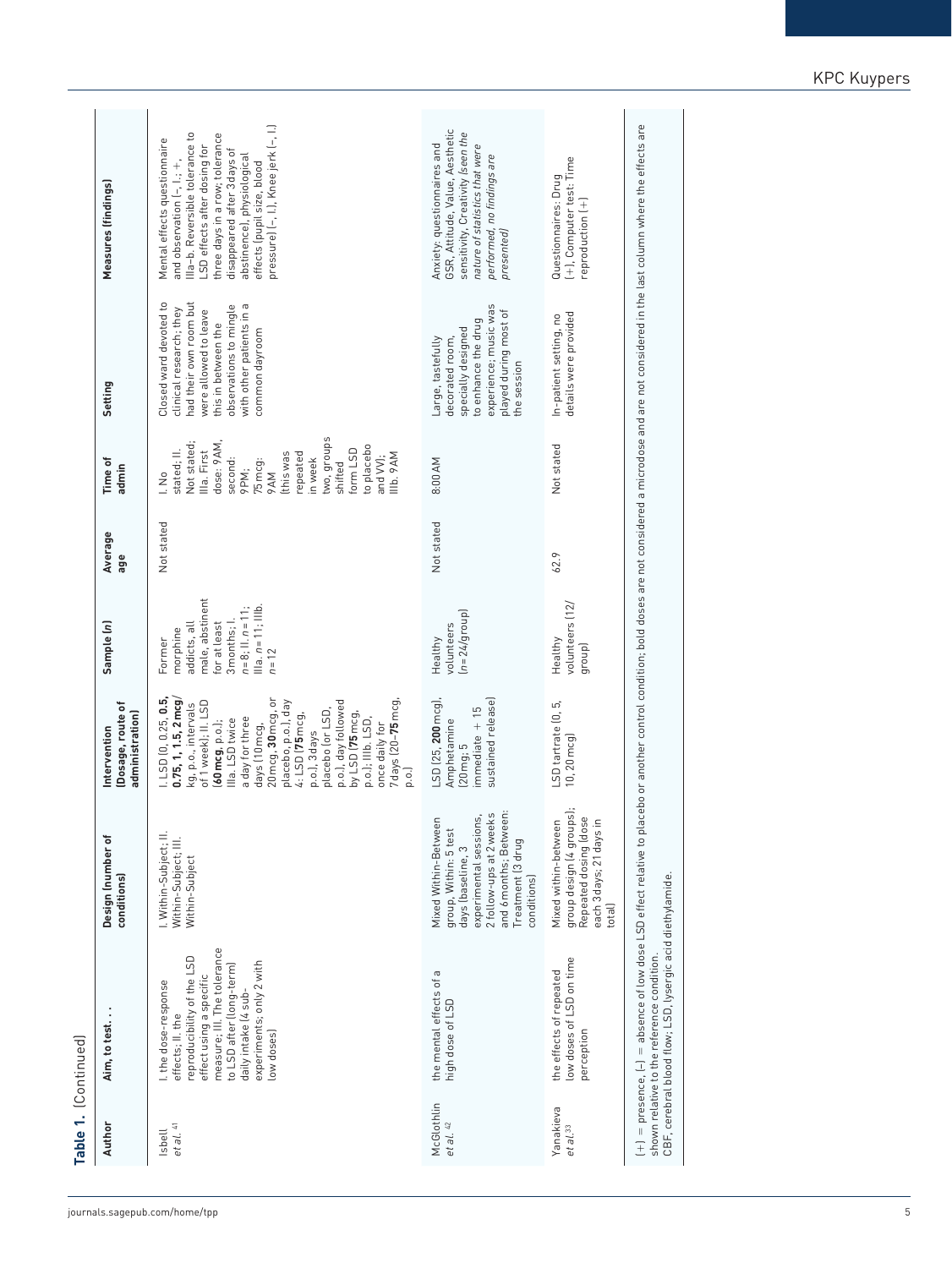| Author                            | Aim, to test.                                                                                                                                          | Design (number<br>of conditions)                                                                | (Dosage, route of<br>administration)<br>Intervention                                 | Sample (n)                      | Average<br>age | Time of<br>admin | Setting                                                                                                                                                    | Measures<br>(findings)                                                                                                                       |
|-----------------------------------|--------------------------------------------------------------------------------------------------------------------------------------------------------|-------------------------------------------------------------------------------------------------|--------------------------------------------------------------------------------------|---------------------------------|----------------|------------------|------------------------------------------------------------------------------------------------------------------------------------------------------------|----------------------------------------------------------------------------------------------------------------------------------------------|
| Griffiths<br>et al. <sup>28</sup> | descending sequences<br>of drug dose exposure<br>or to compare the<br>ascending and                                                                    | design [5 drug<br>Within-group<br>conditions)                                                   | Psilocybin (0, 5, 10,<br>$20, 30$ mg/70 kg)                                          | volunteers (18)<br>Healthy      | 97             | Not stated       | headphones for music<br>two monitors present;<br>aesthetic living-room-<br>like environment with<br>couch, eye mask,                                       | Drug effects (+),<br>Questionnaire:<br>Physiological<br>$effects$ $(+)$                                                                      |
| Hasler et al.<br>$29$             | of psilocybin on various<br>(neuro-) psychological<br>response relationship<br>and physiological<br>or to explore the<br>potential dose-<br>parameters | design [5 drug<br>Within-group<br>conditions)                                                   | Psilocybin (mcg/kg<br>bodyweight, 0, 45,<br>115, 215, 315)                           | volunteers (8)<br>Healthy       | 29.5           | Not stated       | Psychiatrist present<br>during the session                                                                                                                 | affective (-) effects,<br>test: Concentration<br>Paper-and-pencil<br>(-); Physiological<br>Questionnaire:<br>$Drug$ $(+)$ and<br>effects [-] |
| Madsen<br>et al.30                | 5-HT2AR occupancy in<br>subjective psychedelic<br>experience, plasma<br>psilocin levels and<br>the human brain<br>the relationship<br>between the      | design (repeated<br>specific dose)<br>Within-group<br>measures of<br>participant<br>receiving a | Psilocybin (3, 6, 12,<br>15, 18, 24, 30 mg)                                          | volunteers (8)<br>Healthy       | 33             | Not stated       | During PET scans music<br>providing interpersonal<br>support were present;<br>Two psychologists<br>was played                                              | Positron Emission<br>5-HT2A receptor<br>Questionnaire:<br>Tomography:<br>$bindim g$ $(+)$ ,<br>$Drug$ $(+)$                                  |
| Moreno<br>et al. <sup>31</sup>    | the safety, tolerability,<br>and clinical effects of<br>psilocybin in patients<br>with OCD                                                             | design (4 drug<br>Within-group<br>conditions)                                                   | Psilocybin (25, 100,<br>200, 300 mcg/kg,<br>baseline)                                | OCD patients<br>$\boxed{\circ}$ | 40.9           | 8:30 AM          | minimize the interaction<br>Participants were asked<br>trained sitters were<br>during the session;<br>to wear eyeshades,<br>listen to music and<br>present | Questionnaire: OCD<br>$Symptoms$ $(+)$                                                                                                       |
| Prochazkova<br>et al.32           | enhancing potential<br>of microdosing<br>the cognitive-<br>psychedelics                                                                                | $\overrightarrow{\sigma}$<br>Naturalistic stu<br>Within-group<br>design,                        | (0.6 mg psilocybin<br>truffles: average<br>dose of 0.37 g<br>Psilocybin<br>baseline] | volunteers [38]<br>Healthy      | 31.1           | Not stated       | from outside distraction<br>in a group setting free<br>tasks were conducted<br>(microdosing event);<br>non-laboratory<br>environment                       | (-), Convergent (+)<br>Paper-and-pencil<br>and divergent [+]<br>test: Intelligence<br>thinking                                               |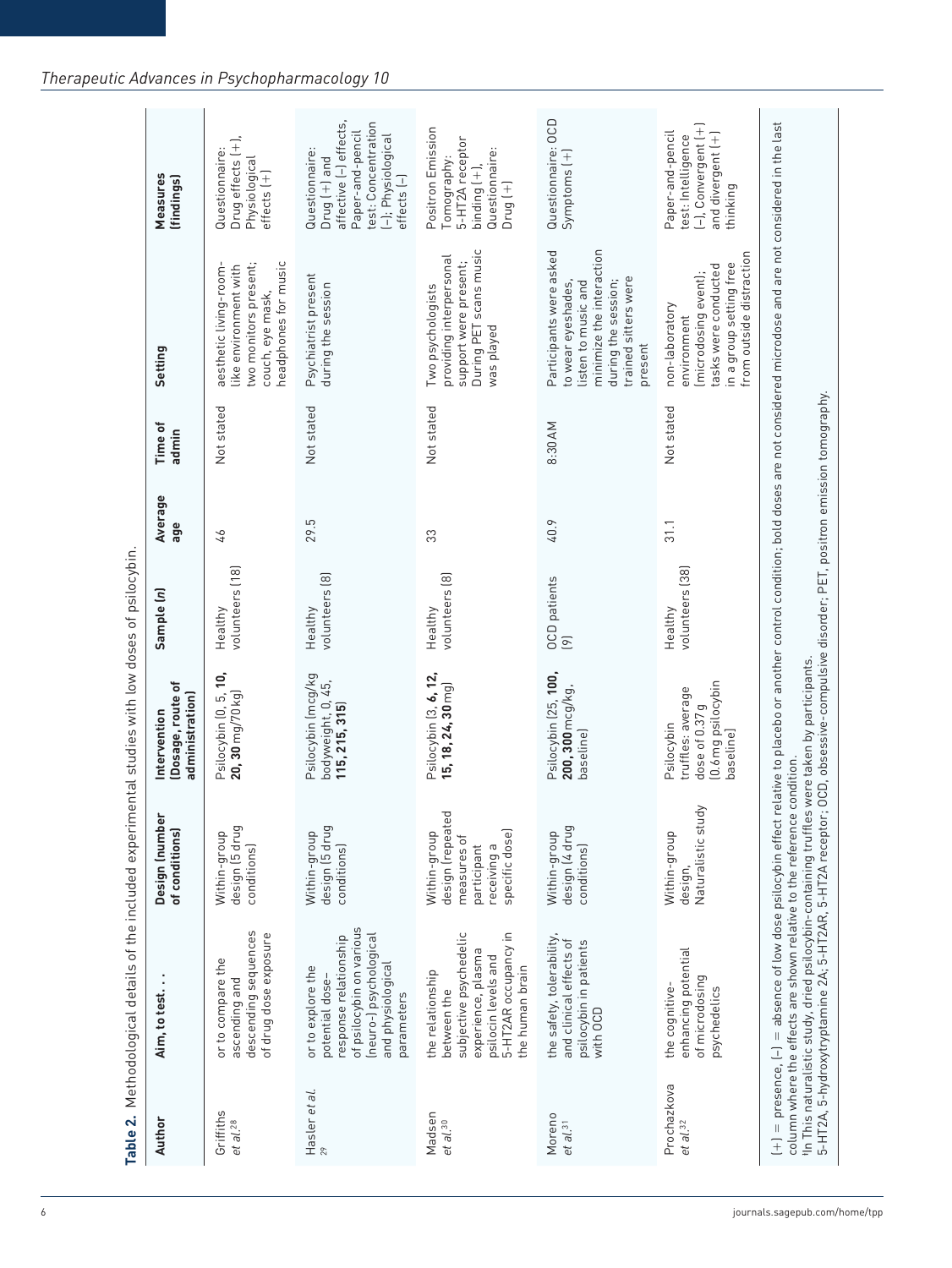25mcg LSD. While findings showed a dose-related increase in psychotic behaviour and distortions in perception, this behaviour was not affected by the low dose of LSD. Dysphoria seemed to be relatively stable over doses, with a peak after a dose of 51–75mcg LSD. Euphoria followed an inverted-U pattern with also a peak around 51–75mcg LSD. Neurotic behaviour was found to be non-discriminant as it increased after administration of all doses, including placebo. The effects of low doses of LSD on the selected parameters therefore seem to be very mild or placebo-like.<sup>36</sup> As the authors also stated, the findings should be regarded as descriptive due to the confounding factors of different measurements, settings, doses and the small sample size for some doses.

Isbell and colleagues published the findings of six experiments in which a range of LSD doses (0.25– 2mcg/kg or 10–180mcg) was administered in several regimens, aiming to investigate the doseresponse effect, the test-retest value of a series of mental and physiological measures, and tolerance after repeated doses of LSD.<sup>41</sup> The latter was assessed in four studies, of which only two also included low doses (10–20mcg) next to higher, psychedelic, doses of LSD. Of note, these findings were also published 1year earlier, though less methodological detail was provided.43 The testretest questionnaire was assessed after administration of 60mcg LSD. Only the findings of the three studies administering low doses of LSD are described here. These all included self-rated and observed mental effects (e.g. perception/hallucinations, confusion/insight, nervousness, anxiety) and physiological measures (e.g. pupil size, blood pressure). The main findings were that (1) LSD produces dose-related effects with the exception of the lowest dose (0.25mcg/kg), which did not produce differentiating effects from placebo; and (2) repeated administration of low doses (10–30mcg), twice daily for 3days produces a transient tolerance to the mental effects of a subsequent higher dose of LSD  $(75 \text{~mag})$ .<sup>41</sup> Based on these findings, it can be suggested that daily microdosing is not efficient, but also that an abstinence period of 3 days is long enough to reinstate the mental response to a higher dose (75mcg) of LSD.

Greiner *et al.* conducted a dose-effect study with five different doses of LSD and placebo administered to 14 healthy male volunteers. While they mentioned it was a double-blind design, they did not describe how many doses participants received, which was more than one as they stated that three

participants received placebo, two 4mcg, six 7mcg, two 12mcg, six 20mcg and five 40mcg LSD. Effects on self-rated mood and perception (of e.g. thoughts, body image), physiological measures, and observed mood and psychomotor behaviour were measured at least up to 4h after treatment. The authors confirmed the 'threshold dose status' of 20mcg of LSD, which it already had 'by general consensus'.40 Participants noticed effects on mood starting from 7mcg, but they did not experience the changes in mood states that were observed by the experimenter, including the cycling pattern of depressed and euphoric mood states.40 Linked to that, the authors expressed their concern about mood changes potentially negatively affecting higher-order cognitive processes like planning and motivation.44 Of note, no statistical analyses were performed and, looking at the sample size per dose and the way effects were reported, i.e. it was marked as a change when it was seen in more than 50% of the group, this paper should merely be seen as qualitative, descriptive research.

McGlothlin *et al.* aimed to test the long-lasting effects of repeated  $(3\times)$  administration of a high dose of LSD (200mcg) on measures of anxiety, attitude and value, aesthetic sensitivity, creativity and personality in healthy volunteers. Two control groups were administered single doses of amphetamine (20mg) or LSD (25mcg) on three separate occasions. Volunteers were tested at baseline, after administration of the treatment, and at 2weeks and 6months post-treatment. While the authors decided to combine the two control groups as the findings of both groups allegedly did not differ systematically, not much can be concluded about the difference in effects between the low (25mcg) and high dose (200mcg) of LSD.42 What can be inferred is that LSD (25mcg) has a similar effect pattern as the stimulant amphetamine (20mg) in the mentioned doses. Interestingly, throughout their paper, the authors give percentages of people in the three groups that have experienced specified effects acutely, at 2weeks and 6months follow up. The LSD (25mcg) was labelled as 'pleasant' by the majority (78%) and without lasting effects (65%); LSD (200mcg) was labelled as 'dramatic and intense' (71%) with some lasting effects (42%). Of note, statistics were performed on the aforementioned dimensions; however, the findings are not reported here for a number of reasons. First, as already stated, data of the two control groups were combined, which makes the findings less interesting for the current review as no direct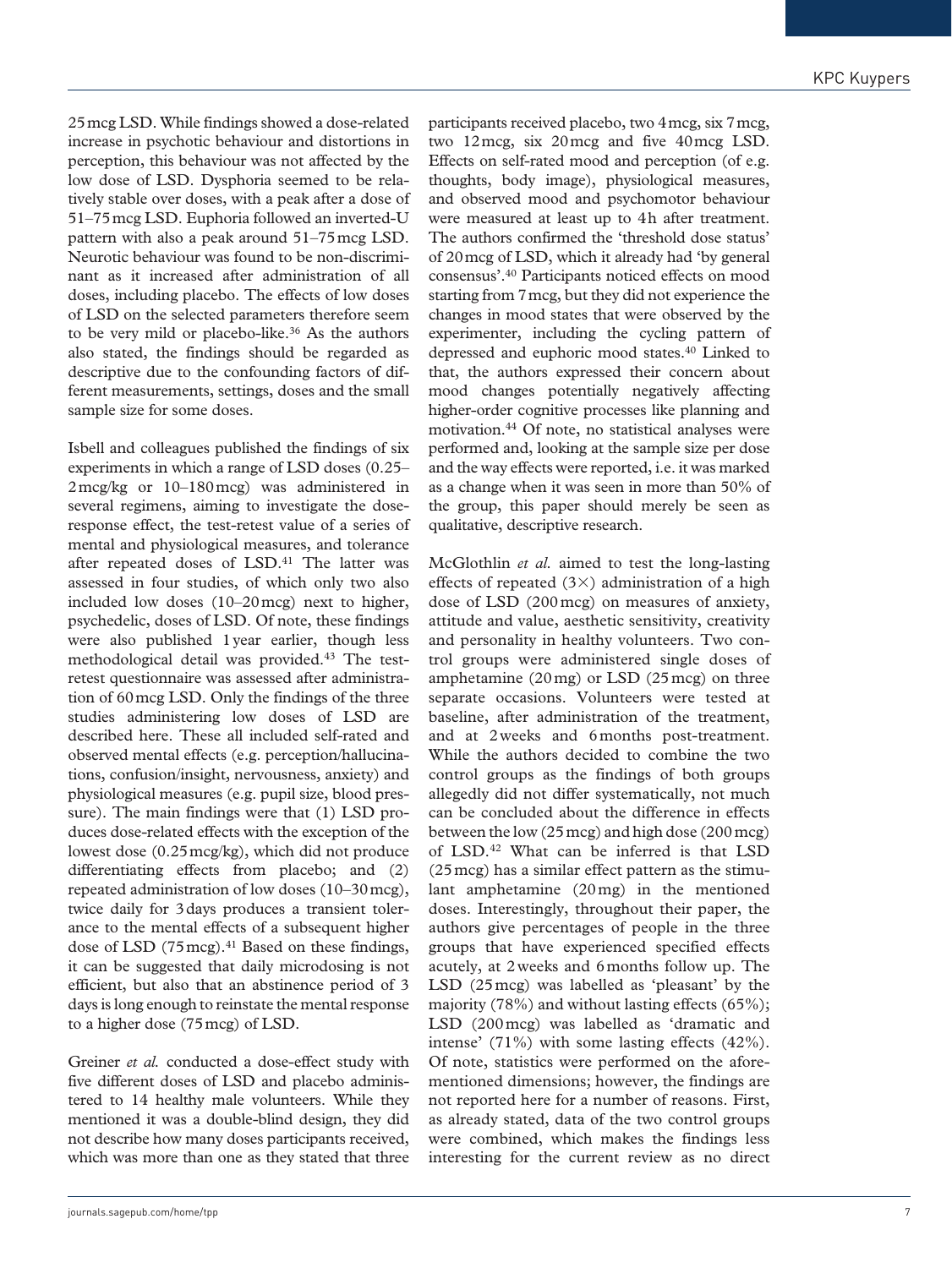statistical comparisons were conducted between the low and high LSD dose. Second, because of the selectivity of included participants in the analyses, for example for some analyses only participants who stated to have long-lasting effects at the 6month follow up were included, for other comparisons, only a selection of the control group was taken 'to compensate for the higher baseline scores in the LSD high dose group'. Of note, the 25mcg LSD group was included as a control group in the hope they would experience enough visual or auditory hallucinations and therefore realize they had received LSD, which would be a good control for prior expectations. The same proportion of people in the LSD 25mcg and amphetamine group thought they received LSD on one or more sessions.42

#### *Recent research with LSD*

*Studies in healthy volunteers.* In a randomized, double-blind, placebo-controlled study, elderly subjects received different doses of LSD tartrate  $(0, 5, 10, \text{ and } 20 \,\text{mg})$  repeated  $(6 \text{ times})$  every 4days for a period of 21days in a between-group design (*n*=12/group). Cognition was tested at different times and with different measures. The only statistically significant effect was an overestimation of time intervals of 2000 ms (and longer) in a time perception task after the fourth dose. These effects were most pronounced for the 10mcg dose. The absence of effects on other cognitive processes is seen as evidence that there was no general disturbance of cognition but a specific effect on selective attention.<sup>33</sup> Blood was collected to determine LSD concentrations after doses 1 and 6. It was shown that while LSD plasma concentrations were not detectable after 5mcg, they were after 10 and 20mcg; concentrations peaked approximately half an hour after administration. The total blood concentration after dose 1 and dose 6 did not differ, which demonstrates that this parameter is not affected by repeated doses. The average half-life over all data points was  $8.25 \pm 7.5$ h, which is comparable with that of a full psychedelic dose (200 mcg), that is,  $8.9 \pm 5.9$  h.<sup>45</sup> Compared with the placebo group there were not significantly more adverse events in the LSD groups; however, one more often reported effect in the LSD group was a mild-to-moderate headache. The authors argued that the intensity was not of such an order that it would disrupt daily tasks.<sup>27</sup>

Bershad *et al.* investigated the effects of three doses of LSD tartrate (6.5, 13 and 26mcg LSD, corresponding to 5, 10 and 20 mcg of base LSD) in a placebo-controlled within-subject study on subjective experience and cognitive measures.<sup>37</sup> Subjects felt under the influence after taking 13 and 26 mcg LSD. They also felt better, friendlier and more anxious compared with placebo. In addition to an increase in 'liking' the substance, 'disliking' also increased. No effects were found on other mood states (vigor, depression, anger, confusion or fatigue), cognitive skills or social behaviour. The latter two were assessed with tasks sensitive to the effects of full psychedelic doses of a psychedelic. $46,47$  While no persisting effects on mood were shown 2days after administration, it has to be noted that this questionnaire was completed by only 55% of the participants.<sup>37</sup> A low LSD dose led to a statistically significant, though clinically irrelevant, increase in systolic (13, 26mcg) and diastolic (26mcg) blood pressure 2h after LSD administration, compared with placebo. There were no differences in heart rate and basal body temperature after intake of LSD compared with placebo.37 This study shows that repeated administration of low doses of LSD can be regarded as safe on the parameters assessed, though the authors suggest focussing on heart parameters in future studies due to concerns about potential 5-HT2B receptor-mediated ECG abnormalities after repeated use.48

In a recent functional imaging study, participants underwent a scan session 90min after taking placebo and LSD tartrate (13mcg). Findings revealed an LSD-induced change in brain connectivity in the limbic ('emotion') system. More specifically, the connectivity between the amygdala and the angular and frontal gyrus increased, while connectivity with the superior temporal gyrus decreased. The increase in connectivity was related to the changes in positive mood, measured by the Positive and Negative Affect Schedule  $(PANAS).<sup>49</sup>$ 

*Study in patients with anxiety.* Gasser and colleagues investigated the safety and efficacy of LSD-psychotherapy in patients with anxiety related to life-threatening diseases. Next to the experimental group who received LSD 200mcg twice, they included an active control group receiving 20mcg of LSD. This low dose was thought to produce short-lived, mild LSD effects that would not substantially facilitate the therapeutic process. Two regular psychotherapy sessions followed each LSD session. The control group entered an open-label crossover to 200mcg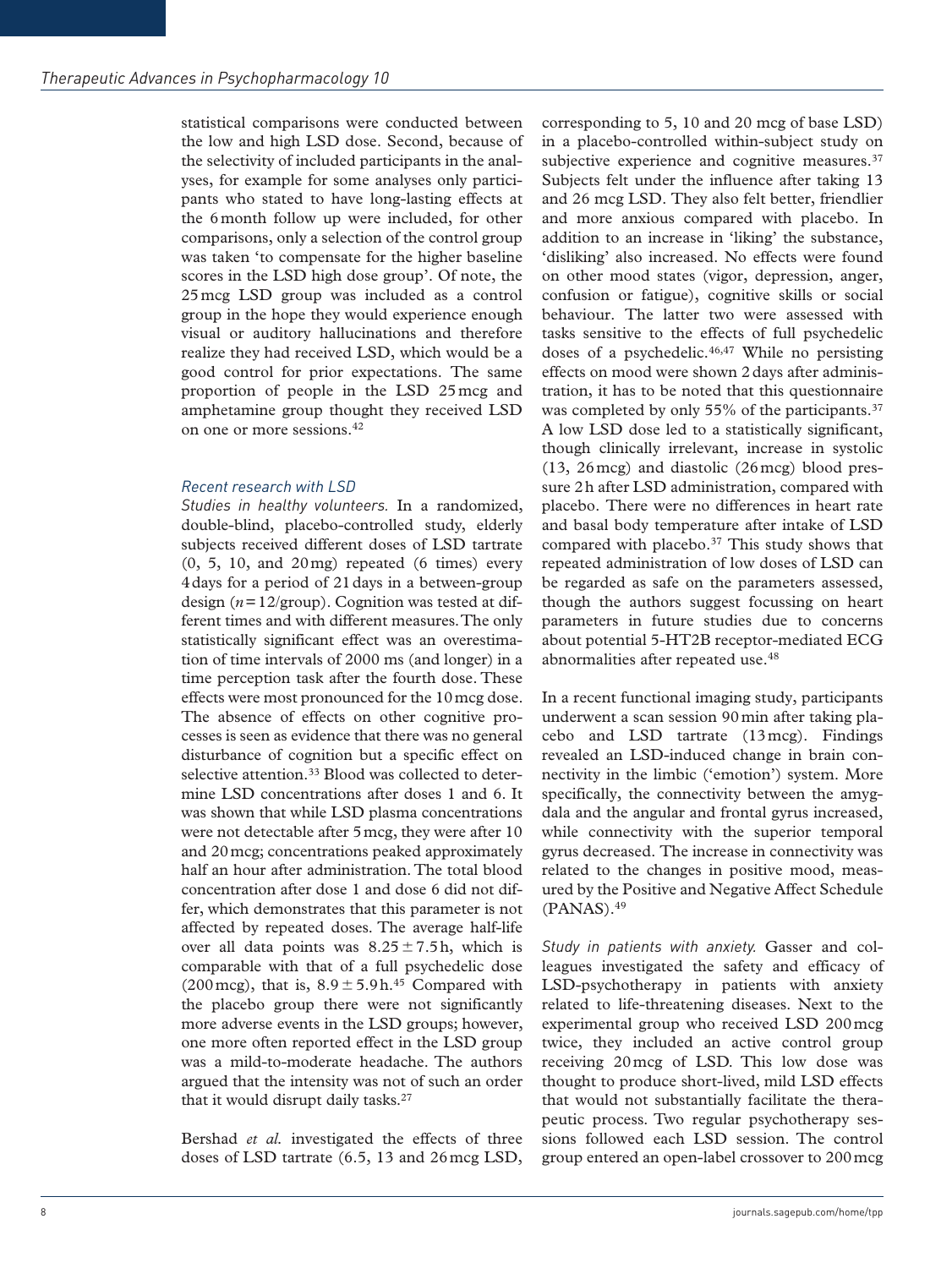LSD after the treatment blind was broken. The number, frequency and intensity of drug-related adverse events was higher in the high dose condition compared with the low dose condition, though anger, anxiety, and abnormal thinking were more frequent in the low dose condition. LSD did not affect physiological parameters. Selfrated anxiety (trait and state) decreased after two high dose sessions with LSD – an effect that was sustained up to 12months after treatment. In the low dose group however, anxiety increased after two sessions with LSD 20mcg, and decreased after the open-label crossover to LSD 200mcg – an effect that was also measurable at 12months follow up. Of note, the total sample size was very small, and the low dose was only give to three participants. The authors noted correctly that the (fluctuating) medical conditions of the participants could have influenced the psychological state; hence, the self-rated anxiety.39 While the data seem to suggest a low dose of LSD does not support the therapeutic process, this study did not aim to test this hypothesis, and future studies in larger samples should corroborate this.

#### **Experimental research with psilocybin**

In total, five studies were identified testing the effects of (low) doses of psilocybin on subjective experience and cognitive performance in healthy volunteers and patients with OCD.28–32 The methodological details of those studies are presented in Table 2 and described in the following.

#### *An uncontrolled, naturalistic study*

One of the included experimental studies was an uncontrolled, naturalistic study, in which a group of people who self-administered psilocybin-containing truffles were tested in an informal social setting. This study showed that convergent (*n*=27; 0.41 g truffles) and divergent  $(n=33; 0.35)$ g truffles) thinking improved 1h and a half after taking the truffles compared with a pre-measurement.<sup>32</sup> Given the uncontrolled nature of this study, placebo-controlled experimental studies are needed to be able to say with certainty whether these effects are due to the intervention and not to learning effects, expectation, or the social context.32

#### *Controlled, experimental studies*

Hasler and colleagues tested the effects of different doses of psilocybin on subjective experience and cognition. The lowest dose (45mcg of psilocybin per kg of bodyweight), which would qualify as microdose (2.3mg of psilocybin for a 70kgperson), caused a decrease in heart rate 6h after ingestion. Other than that, no significant differences between this dose and placebo were detected.29 Griffiths and colleagues demonstrated mild psychedelic effects after administration of a 5mg/70kg bodyweight dose of psilocybin compared with placebo.28

In a recent positron emission tomography study, Madsen and colleagues demonstrated that psilocybin (3–30mg) binds to the 5-hydroxytryptamine 2A (5-HT2A) receptor, and that the degree of receptor occupancy (%) is related positively to the intensity of the psychedelic experience.30 The lowest dose (3mg) led to a psychedelic experience of average (40%) intensity; the 5-HT 2A receptor occupancy rate was 43%; the highest psilocybin dose (30mg) led to a psychedelic experience of maximum intensity (100%) and a receptor occupancy of 65%.30

#### *Study in obsessive compulsive disorder patients*

Moreno and colleagues reported findings of their small-scaled study in which they administered on separate occasions a range of psilocybin doses to patients  $(n=9)$  with obsessive compulsive disorder. Besides a low dose of psilocybin (25mcg/kg bodyweight= $1.75 \text{ mg}/70 \text{ kg}$ , three higher doses were included (100, 200, 300mcg/70kg). Symptom reduction after treatment with a low dose of psilocybin relative to baseline was demonstrated.<sup>31</sup> This suggests that a very low dose of psilocybin could cause a better balance between habitual behaviour and cognitive control, something that might also be relevant in depressed patients.50 Nonetheless, future studies in (large) patient samples have to confirm this.

#### **Discussion**

The purpose of this article was to investigate scientific evidence for the therapeutic potential and safety of microdosing psychedelics for depression. To that end, (placebo-controlled) experimental studies testing the effects of low doses of LSD or psilocybin on psychological and cognitive processes in humans were reviewed. Both LSD and psilocybin were shown to have no, to very subtle, effects on mood state, selective cognitive processes (time perception, convergent and divergent thinking), and brain regions involved in affective processes.32,33,40 While low LSD doses were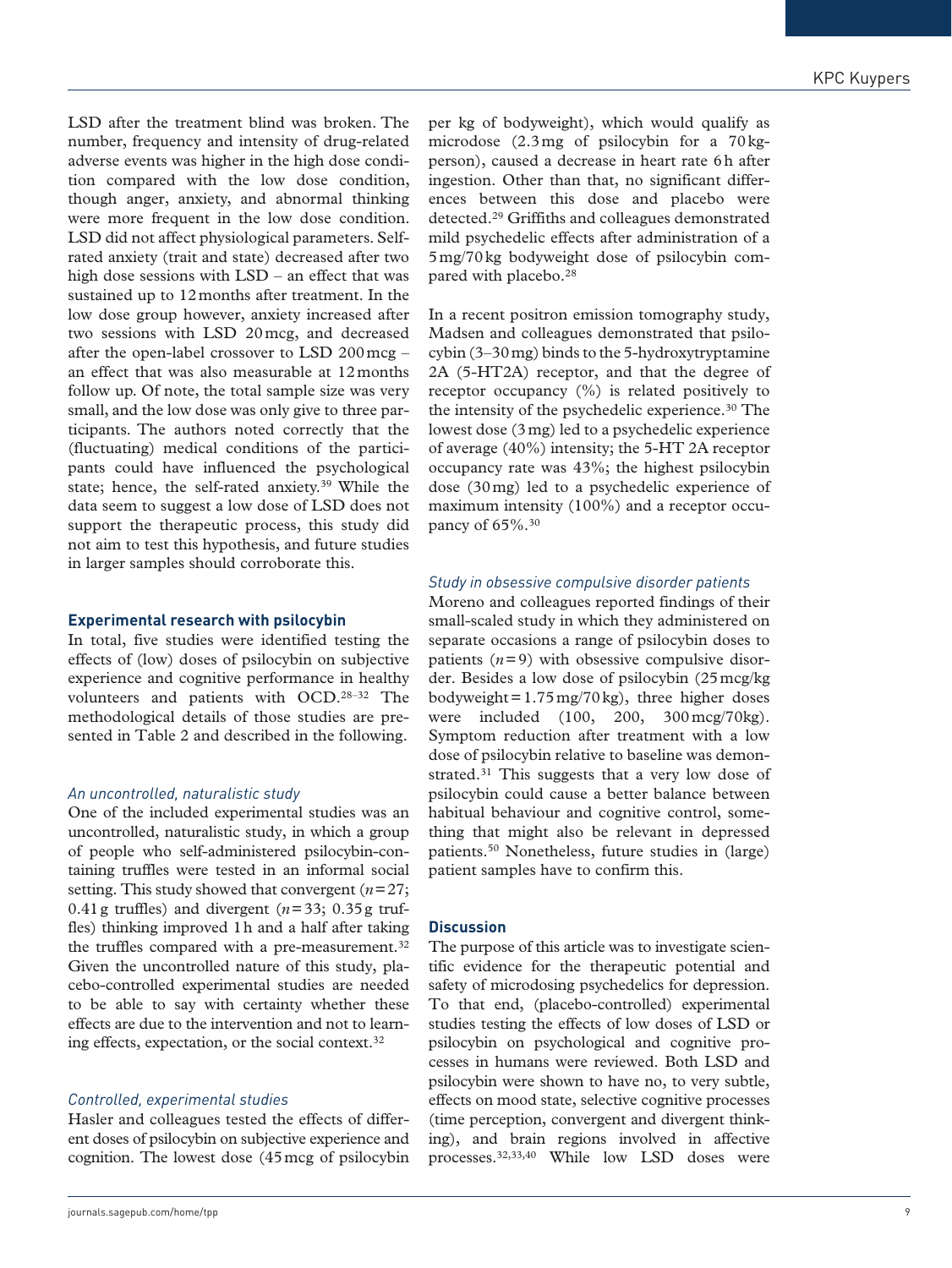experienced as pleasant, 37,41 it was also shown that drug disliking and anxiety increased, 37,39 and that a cycling pattern of depressive and euphoric mood changes can occur.40

It is as yet unclear whether psychedelic microdosing is of therapeutic value for depression due to the limited amount of studies (with small sample sizes) that have been conducted. Nonetheless, the aforementioned effects on selective cognitive processes, resembling in a milder way the effects of full psychedelic doses,  $51,52$  and without impairing cognitive processes,  $47$  suggest that low doses of psychedelics could play a role in depression. Some underlying cognitive mechanisms of action, deduced from the observed effects, that is, increased divergent thinking and slowed down time perception, could be the induction of respectively increased cognitive flexibility, 31,32 and the production of a heightened experience of 'being more in the present' or mindful, 33,53 which could lead to lessened ruminative thinking and more selfcompassion, decreasing depressive symptoms.54,55 With regard to its safety, it was demonstrated that low doses are well tolerated and have no-to-minimal effects on physiological parameters.

# *The cause of effects: expectancy and underlying biology*

Despite the positive media coverage on microdosing, and its effects on social behaviour, creativity, and productivity,<sup>56</sup> reviewed scientific evidence demonstrates that the effects are not that pronounced, as one would expect. This might indicate that expectancy determines large part of the effect in users. However, a study in users set out to test the role of expectancy in the effects of microdosing surprisingly showed that the reported effects were not the expected effects.20 In addition, people really expecting certain effects sometimes stop with microdosing because the practice was not deemed effective, or the effects did not meet their expectations.14

With regard to placebo-controlled studies, the presence of a placebo can correct for this expectancy effect. However, a placebo effect might occur, as shown by Olson *et al.*, which can make it harder to find subtle effects as these expectancy or 'placebo' effects might decrease the chance of demonstrating statistically significant differences between the active treatment and placebo.<sup>57</sup> While in all the reviewed studies the chance that participants would receive LSD or psilocybin was

equal to, or above 50%, the effect pattern, with selective effects on specific measures stems positive, in that the demonstrated effects are 'real' and due to the administered substance rather than created by expectation.

Future studies could consider not revealing beforehand the exact substance participants will receive, though rather present a list with options of substances they could receive,<sup>58</sup> or use additional 'active' treatments to control for expectancy and placebo effects.<sup>42</sup> While there are benefits to this approach, limitations are the increased study costs, the expected higher attrition rate when using a within-subject study with more conditions, and the increased complexity of statistical analyses. In addition, future studies might also want to compare the effects of a range of low doses between groups of people who have experience with the use of psychedelics, and those who are drug-naive, as previous experience might increase the sensitivity to detect changes in for example, mood state. An older study already showed that participants who were trained to recognise the effects of psychedelics were able to do this.58 This potentially lowered detection threshold in experienced users would imply they need less of the substance or conversely, drug naïve (patients) would need a higher microdose to experience equal effects.

While this (microdosing) psychedelics research field is still in its infancy, preliminary findings indicate that low doses of both LSD and psilocybin affect assessed biological processes.<sup>30,38</sup> A first study showed changed connectivity in brain areas involved in affective behaviour, after a single dose of LSD (13mcg tartrate, p.o.). Interestingly these changes were also related to positive mood effects,38 which suggests this might be a potential mechanism underlying alleged therapeutic effects in depression. Of note, studies need to confirm (the persistence of) these effects in patient populations since this study was conducted in healthy volunteers, and the effect at brain and behavioural level was assessed at the acute state, not when the drug left the bloodstream.

Madsen and colleagues who investigated the 5-HT2A receptor occupancy rate after a singledose administration of psilocybin, showed that the lowest psilocybin dose (3mg, p.o.), which would be regarded as a microdose, was related with a receptor occupancy rate of  $2\%$ .<sup>30</sup> As this change from baseline is obviously very small, and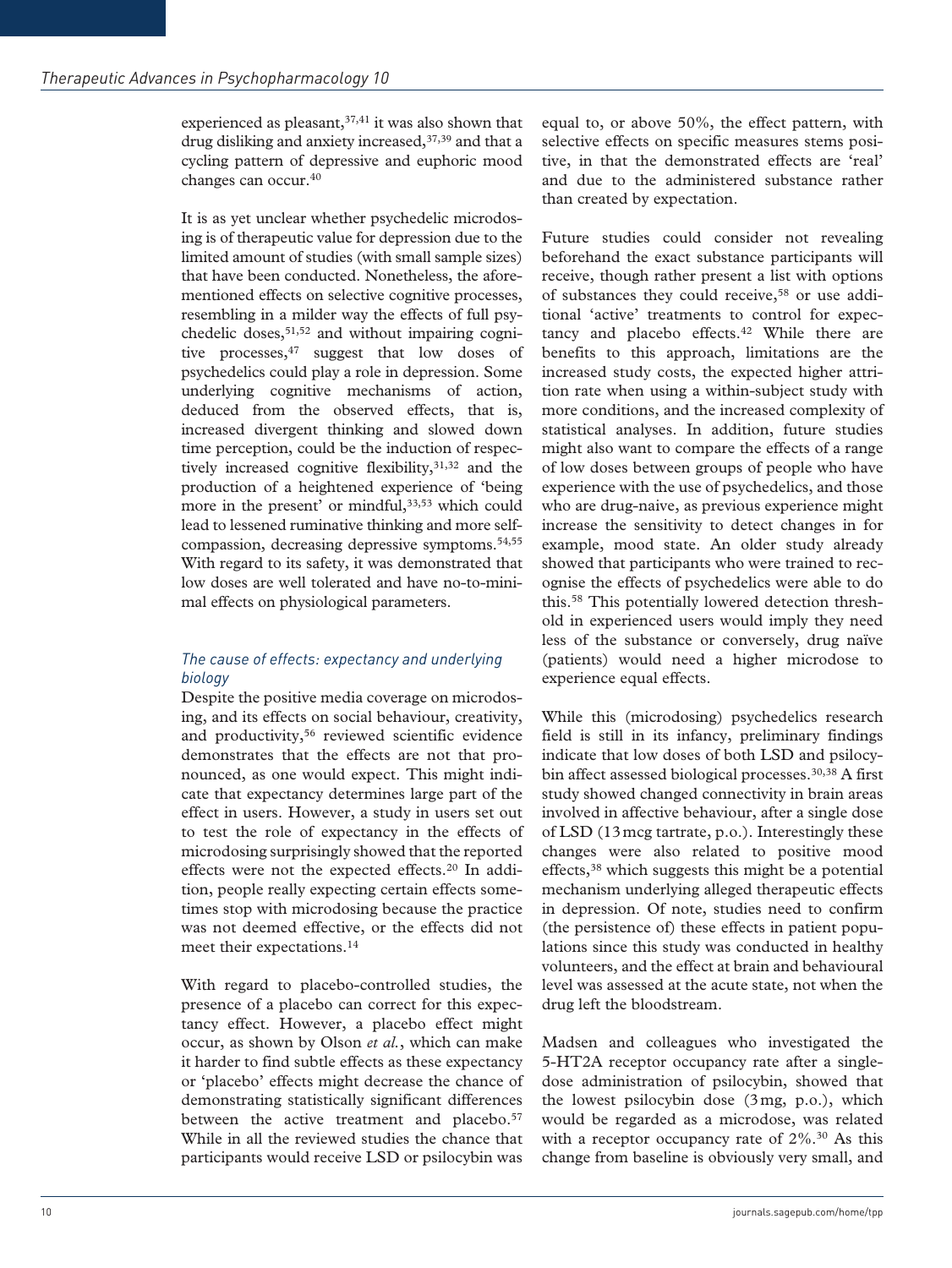labeled as 'non-substantial' by the authors, future studies could elucidate whether repeated administrations in a larger sample, in contrast to this single administration in one person, produce a different and/or larger effect at receptor level, and potentially at a behavioural level too. Interestingly, in this light was the tolerance to perceptual effects of a higher dose of LSD after three repeated low doses LSD administered on consecutive days, 43 which suggests adaptation at receptor level. In addition, while psychedelics are usually labeled as (partial) 5-HT2A agonists, they also activate, though to a lesser extent, other 5-HT receptors (e.g. 1A), and other neurotransmitter systems such as the dopaminergic and adrenergic. $4,23$ Mechanistic studies blocking these pathways, and including assessments of cognitive performance and emotional state, will reveal the respective contributions of these neurotransmitters and respective receptors to the psychedelic-induced effects and potential therapeutic mechanism.

## *Adverse effects*

While there is no mention in the media about possible negative effects related to microdosing psychedelics,20 users do report to experience negative effects when asked. These are in general limited to the dosing days when physical discomfort and increased feelings of anxiety can arise.15,18,59 Some others mentioned that they had unpleasant 'free' days,59 something that was also raised by an author suffering from depression, seeking help in microdosing psychedelics as self-treatment. She stated that microdosing felt as a relief, a treatment for her depression, although sometimes she also had days when she was more irritated than on other days.<sup>60</sup> In the reviewed experimental studies, a single acute dose was generally well tolerated by healthy volunteers. Repeated doses did not produce more adverse effects than placebo, although mild headache was mentioned more often after microdoses of LSD, compared with placebo.<sup>27</sup>

In terms of physiological effects, no LSD-related effects on heart rate of basal body temperature were assessed after a single dose of LSD.<sup>37</sup> Family and colleagues demonstrated a clinically irrelevant increase in systolic (13 and 26mcg) and diastolic (26mcg) blood pressure, measured 2h after LSD compared with placebo.27 Family and colleagues do advise, despite the apparent safety of low doses of LSD, to include monitor heart parameters after repeated doses of LSD in followup studies.27 This was mentioned due to concerns about substances that act on the 5-HT2B receptor, and that in the past caused abnormalities of the heart valves after repeated intake, though of doses that exceeded the microdose range.<sup>61</sup> In addition, when conducting clinical trials in depressed patients, tapering off serotonergic antidepressants under medical supervision will be necessary, as no information about potential interactions is available. Nonetheless, this would require careful weighing up of the risks of discounting serotonergic antidepressants against the potential benefits of using serotonergic psychedelics in microdoses.

#### *Lessons learned and future perspective*

*Psychological support.* A first point of attention is the fact that both in anecdotal reports of microdosers, and in findings of reviewed experimental studies, increased anxiety (during intoxication) is mentioned.15,18,39,40 This suggests that, although a microdose does not produce a psychedelic experience, psychological support is needed to regulate increased anxiety. Looking into the details of the settings of previous studies, it is also shown that most of the times the setting was a safe, warm environment, in which support was standing by. Future clinical trials in depressed patients should therefore consider, for example, to not send patients home after they have been administered their microdose as anxiety might arise. An interesting note was that the presence of anxiety might signify latent emotions coming to the surface, something that could accelerate a healing process in a therapeutic context, as these emotions can then be discussed with the therapist if deemed necessary by the patient.<sup>22</sup> This support might not only have to be limited to the dosing day as previously mentioned, users also can experience less pleasant dose-less days.59 This psychological support might then also stimulate or contribute to an enhanced state of mindfulness and (hence) cognitive flexibility, thereby facilitating the therapeutic process.54,62

*Dose and dosing schedule.* A second point of discussion is the 'effective' dose, and the associated dosing schedule. The reviewed studies do not provide robust evidence in favour of a specific dose, but rather give a range in which psychedelics show subtle (beneficial) effects without producing extreme perceptual distortions; for LSD (base) this is between 10 and 20mcg of LSD, and for psilocybin between  $\leq 1$  and 3 mg.<sup>16</sup> An important addition when talking about LSD doses is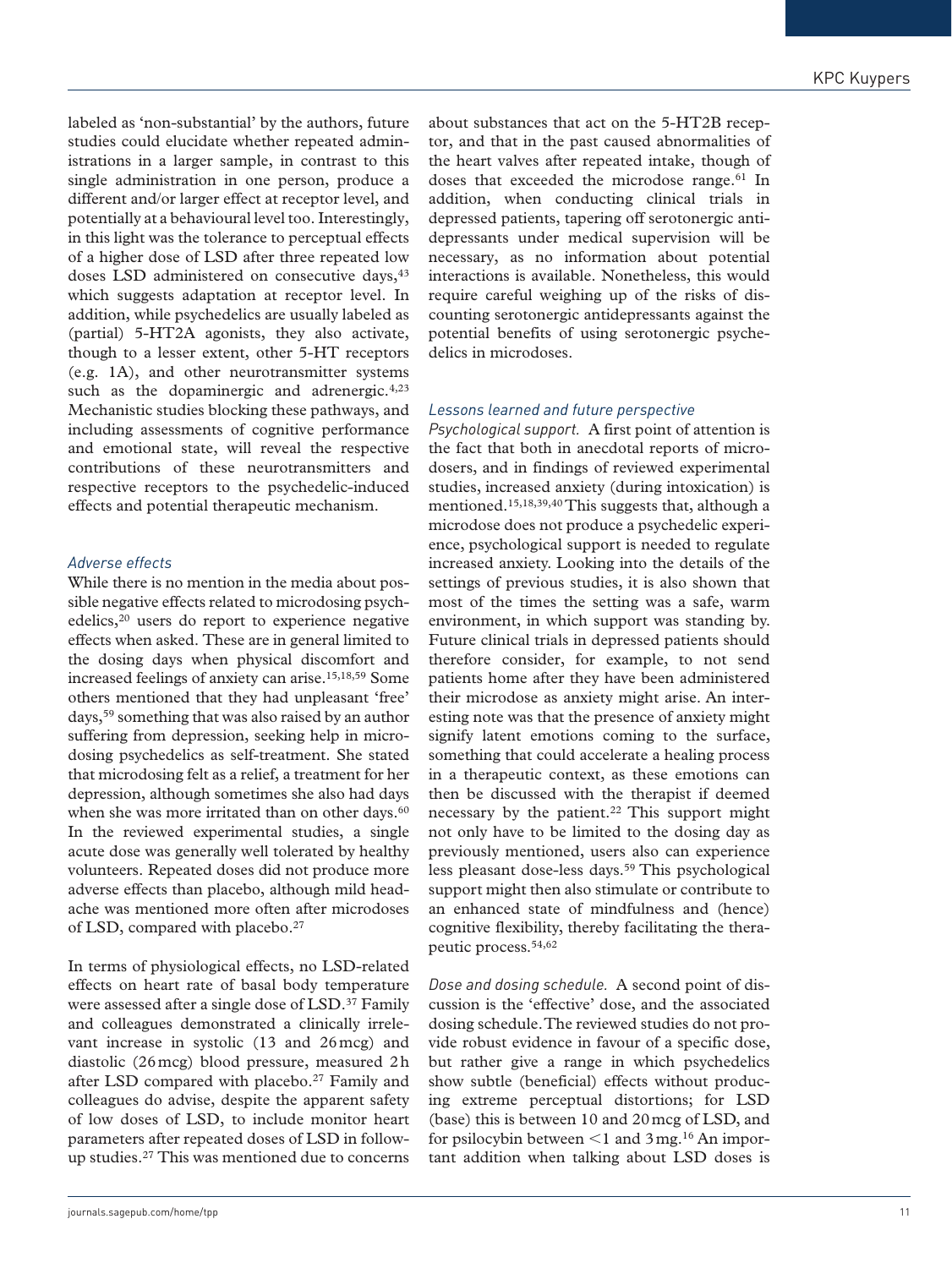that, especially in this microdosing range, it is essential to specify whether LSD base or LSD ('salt') tartrate is administered. Liechti clarified this in a commentary: 'a dose of 100µg LSD base corresponds to 123µg LSD tartrate'.16 Apparently, the older research used LSD tartrate, whereas modern research, with full psychedelic doses, uses LSD base.4 The recent microdosing studies in this review all used LSD tartrate,  $27,33,37,38$ except for one.<sup>39</sup>

With regard to the dosing schedule, only one recent study aimed to test the effects of repeated LSD doses on psychological and cognitive functions.27,33 It was shown that LSD blood concentrations were not affected after repeated dosing when leaving two dose-free days in between. Of note, previously it was demonstrated by Isbell and colleagues that tolerance to the effects of (a higher dose of) LSD (75mcg) occurred after repeated dosing with low doses of LSD (10–30mcg), given twice daily for 3 days in a row.<sup>41</sup> Nonetheless, this tolerance was transient and disappeared after three dose-less days. Based on this information, it is tentatively concluded that daily dosing, something that is not common practice amongst users, will probably be not efficacious, while 2–3days in between would already be sufficient to curb the tolerance. This reminds of the 'Fadiman' schedule, in which users are recommended to use according to a three day cycle, with 1day 'on', and 2days 'off' the substance to experience the effects of the microdose on day one and two, and to use the third day to experience, and remind yourself of how the 'normal' situation is, without microdosing.<sup>13</sup> Usually users repeat this cycle a couple of times, with a pattern of microdoses for years being rather uncommon.13,15,18 However, only research can show the persistence of the effects and the necessity to microdose psychedelic for a prolonged time. Preliminary findings with full psychedelic doses demonstrated remission from depression after one or two doses,63 with the quality of the psychedelic experience being predictive in the therapeutic outcome.12 Future research can test the efficacy of low *versus* higher doses of psychedelics in the treatment of depression, and the longevity of therapeutic effects and its predictors.

*LSD or psilocybin: does it matter?* A third point to be addressed by future research is to compare the effect pattern of LSD and psilocybin in repeated low doses, in one study. While users sometimes attribute more cognitive enhancing and/or stimulating effects to LSD, psilocybin is associated with more 'soft' emotional or well-being effects.<sup>17,22</sup> One older study,<sup>58</sup> not included in this review, shows that participants sometimes confuse low doses of psilocybin with LSD. Interesting here is that these participants were trained to recognize and discriminate the effects of these substances. The reason why this paper was not included is because the concrete effects experienced by the participants were not included and therefore could not be used to answer the question of the present review.58 This research suggests that the effects of psilocybin and LSD in low doses can be similar. In addition, findings from another study suggest that LSD (25mcg) indeed induces stimulant effects, as the effects were similar to those of amphetamine  $(20 \,\text{mg})$ .<sup>42</sup> This does not exclude the possibility that psilocybin and LSD would have dissimilar effects; it rather supports the claims by users that LSD in low doses has stimulant effects.<sup>17,22</sup> Therefore, in light of therapy with low doses of LSD or psilocybin it is necessary to know whether they have a different, and perhaps a complementary, effect pattern that could be employed successively to treat different symptoms ('cognitive' or 'affective') observed in one psychiatric disorder.

## **Conclusion**

While preliminary findings demonstrated the therapeutic efficacy of full psychedelic doses in the treatment of depression, anecdotal reports suggest that lower doses, without the psychedelic experience, are beneficial too. As clinical microdosing trials in depressed patients yet have to take place, some of the reviewed studies showed subtle positive effects on cognitive and affective processes that are dysfunctional in depressed patients. Of note, because this is based on small samples of mostly healthy, young volunteers, it is too early to draw conclusions about its therapeutic efficacy. Nevertheless, these preliminary findings warrant the exploration of the safety and therapeutic efficacy of microdosing psychedelics for depression.

# **Conflict of interest statement**

The author declares that there is no conflict of interest.

# **Funding**

The author received no financial support for the research, authorship, and/or publication of this article.

#### **Ethical statement**

No approval was required for this work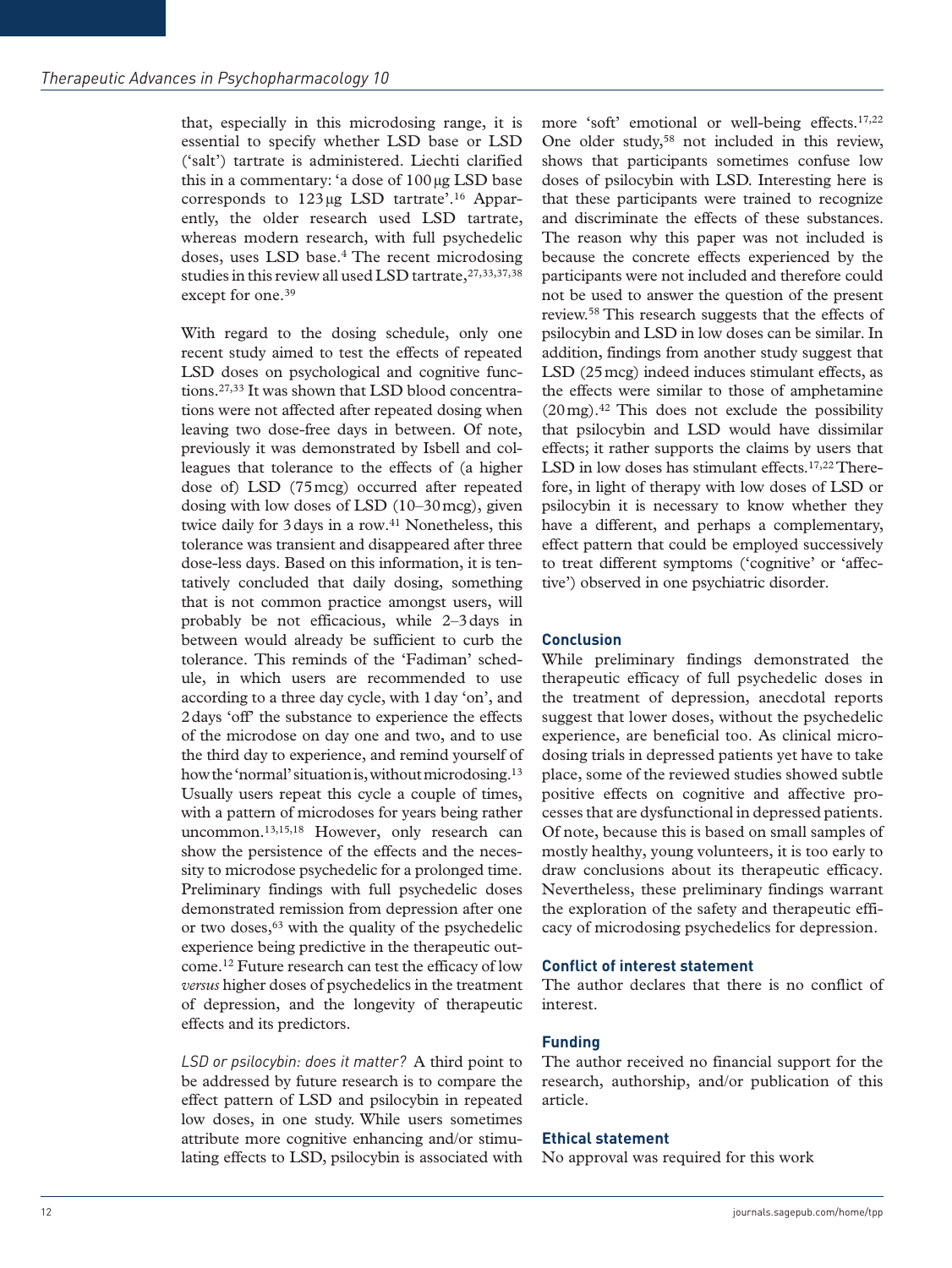# **ORCID iD**

Kim P.C. Kuypers **b** [https://orcid.org/0000-0001-](https://orcid.org/0000-0001-7634-3809) [7634-3809](https://orcid.org/0000-0001-7634-3809)

## **References**

- 1. Nichols DE. Psychedelics. *Pharmacol Rev* 2016; 68: 264–355.
- 2. Studerus E, Kometer M, Hasler F*, et al.* Acute, subacute and long-term subjective effects of psilocybin in healthy humans: a pooled analysis of experimental studies. *J Psychopharmacol* 2011; 25: 1434–1452.
- 3. Kometer M, Schmidt A, Bachmann R*, et al.* Psilocybin biases facial recognition, goal-directed behavior, and mood state toward positive relative to negative emotions through different serotonergic subreceptors. *Biol Psychiatry* 2012; 72: 898–906.
- 4. Liechti ME. Modern clinical research on LSD. *Neuropsychopharmacology* 2017; 42: 2114–2127.
- 5. Johnson M, Richards W and Griffiths R. Human hallucinogen research: guidelines for safety. *J Psychopharmacol* 2008; 22: 603–620.
- 6. Johnson MW, Griffiths RR, Hendricks PS*, et al.* The abuse potential of medical psilocybin according to the 8 factors of the Controlled Substances Act. *Neuropharmacology* 2018; 142: 143–166.
- 7. Sakloth F, Leggett E, Moerke MJ*, et al.* Effects of acute and repeated treatment with serotonin 5-HT2A receptor agonist hallucinogens on intracranial self-stimulation in rats. *Exp Clin Psychopharmacol* 2019; 27: 215–226.
- 8. dos Santos RG, Osório FL, Crippa JAS*, et al.* Antidepressive, anxiolytic, and antiaddictive effects of ayahuasca, psilocybin and lysergic acid diethylamide (LSD): a systematic review of clinical trials published in the last 25 years. *Ther Adv Psychopharmacol* 2016; 6: 193–213.
- 9. Johnson MW and Griffiths RR. Potential therapeutic effects of psilocybin. *Neurotherapeutics* 2017; 14: 734–740.
- 10. Fuentes JJ, Fonseca F, Elices M*, et al.* Therapeutic use of LSD in psychiatry: a systematic review of randomized-controlled clinical trials. *Front Psychiatry* 2020; 10: 943.
- 11. Goldberg SB, Pace BT, Nicholas CR*, et al.* The experimental effects of psilocybin on symptoms of anxiety and depression: a meta-analysis. *Psychiatry Res* 2020; 284: 112749.
- 12. Roseman L, Nutt DJ and Carhart-Harris RL. Quality of acute psychedelic experience predicts

therapeutic efficacy of psilocybin for treatmentresistant depression. *Front Pharmacol* 2018; 8: 974.

- 13. Fadiman J. *The psychedelic explorer's guide: safe, therapeutic, and sacred journeys*. Simon and Schuster, 2011.
- 14. Hutten NRPW, Mason NL, Dolder PC*, et al.* Self-rated effectiveness of microdosing with psychedelics for mental and physical health problems among microdosers. *Front Psychiatry* 2019; 10: 672.
- 15. Hutten NRPW, Mason NL, Dolder PC*, et al.* Motives and side-effects of microdosing with psychedelics among users. *Int*  $\tilde{\tau}$ *Neuropsychopharmacol* 2019; 22: 426–434.
- 16. Kuypers KP, Ng L, Erritzoe D*, et al.* Microdosing psychedelics: more questions than answers? An overview and suggestions for future research. *J Psychopharmacol* 2019; 33: 1039–1057.
- 17. Johnstad PG. Powerful substances in tiny amounts: an interview study of psychedelic microdosing. *Nord Stud Alcohol Dr* 2018; 35: 39–51.
- 18. Fadiman J and Korb S. Might microdosing psychedelics be safe and beneficial? An initial exploration. *J Psychoactive Drugs* 2019; 51: 118–122.
- 19. Lea T, Amada N, Jungaberle H*, et al.* Microdosing psychedelics: motivations, subjective effects and harm reduction. *Int J Drug Policy* 2020; 75: 102600.
- 20. Polito V and Stevenson RJ. A systematic study of microdosing psychedelics. *PLoS One* 2019; 14: e0211023.
- 21. Webb M, Copes H and Hendricks PS. Narrative identity, rationality, and microdosing classic psychedelics. *Int J Drug Policy* 2019; 70: 33–39.
- 22. Anderson T, Petranker R, Rosenbaum D*, et al.* Microdosing psychedelics: personality, mental health, and creativity differences in microdosers. *Psychopharmacology (Berl)* 2019; 236: 731–740.
- 23. Halberstadt AL and Geyer MA. Multiple receptors contribute to the behavioral effects of indoleamine hallucinogens. *Neuropharmacology* 2011; 61: 364–381.
- 24. Horowitz M. Interview with Albert Hofmann. *High Times*, 1976; 11: 24–31.
- 25. Ghose T. Short trip? More people 'microdosing' on psychedelics drugs. *Live Science*, [https://](https://www.nbcnews.com/science/weird-science/short-trip-more-people-microdosing-psychedelic-drugs-n390791) [www.nbcnews.com/science/weird-science/short](https://www.nbcnews.com/science/weird-science/short-trip-more-people-microdosing-psychedelic-drugs-n390791)[trip-more-people-microdosing-psychedelic](https://www.nbcnews.com/science/weird-science/short-trip-more-people-microdosing-psychedelic-drugs-n390791)[drugs-n390791](https://www.nbcnews.com/science/weird-science/short-trip-more-people-microdosing-psychedelic-drugs-n390791) (2015, accessed 19 August 2020)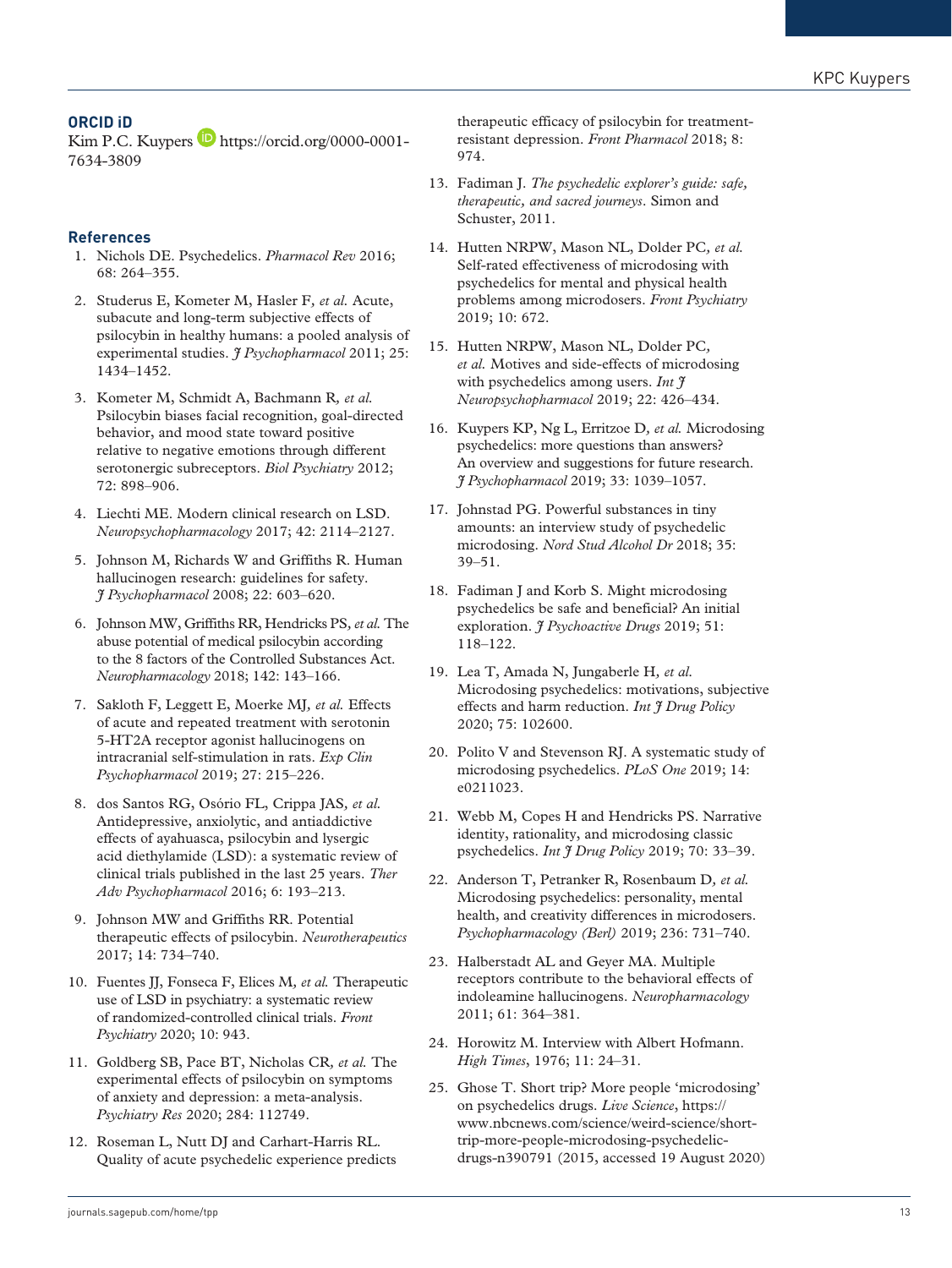- 26. Lea T, Amada N, Jungaberle H*, et al.* Perceived outcomes of psychedelic microdosing as selfmanaged therapies for mental and substance use disorders. *Psychopharmacology (Berl)* 2020; 237: 1521–1532.
- 27. Family N, Maillet EL, Williams LTJ*, et al.* Safety, tolerability, pharmacokinetics, and pharmacodynamics of low dose lysergic acid diethylamide (LSD) in healthy older volunteers. *Psychopharmacology (Berl)*. Epub ahead of print 18 December 2019. DOI: 10.1007/s00213-019- 05417-7.
- 28. Griffiths RR, Johnson MW, Richards WA*, et al.* Psilocybin occasioned mystical-type experiences: immediate and persisting dose-related effects. *Psychopharmacology (Berl)* 2011; 218: 649–665.
- 29. Hasler F, Grimberg U, Benz MA*, et al.* Acute psychological and physiological effects of psilocybin in healthy humans: a doubleblind, placebo-controlled dose-effect study. *Psychopharmacology (Berl)* 2004; 172: 145–156.
- 30. Madsen MK, Fisher PM, Burmester D*, et al.* Psychedelic effects of psilocybin correlate with serotonin 2A receptor occupancy and plasma psilocin levels. *Neuropsychopharmacology* 2019; 44: 1328–1334.
- 31. Moreno FA, Wiegand CB, Taitano EK*, et al.* Safety, tolerability, and efficacy of psilocybin in 9 patients with obsessive-compulsive disorder. *J Clin Psychiatry* 2006; 67: 1735–1740.
- 32. Prochazkova L, Lippelt DP, Colzato LS*, et al.* Exploring the effect of microdosing psychedelics on creativity in an open-label natural setting. *Psychopharmacology (Berl)* 2018; 235: 3401–3413.
- 33. Yanakieva S, Polychroni N, Family N*, et al.* The effects of microdose LSD on time perception: a randomised, double-blind, placebo-controlled trial. *Psychopharmacology (Berl)* 2019; 236: 1159–1170.
- 34. Passie T. *The science of microdosing psychedelics*. London: Psychedelic Press, 2019.
- 35. Aday JS, Mitzkovitz CM, Bloesch EK*, et al.* Long-term effects of psychedelic drugs: a systematic review. *Neurosci Biobehav Rev* 2020; 113: 179–189.
- 36. Abramson HA, Kornetsky C, Jarvik ME*, et al.* Lysergic acid diethylamide (LSD-25): Xi. Content analysis of clinical reactions. *J Psychol* 1955; 40: 53–60.
- 37. Bershad AK, Schepers ST, Bremmer MP*, et al.* Acute subjective and behavioral effects of microdoses of lysergic acid diethylamide in healthy human volunteers. *Biol Psychiatry* 2019; 86: 792–800.
- 38. Bershad AK, Preller KH, Lee R*, et al.* Preliminary report on the effects of a low dose of LSD on resting-state amygdala functional connectivity. *Biol Psychiatry Cogn Neurosci Neuroimaging* 2020; 5: 461–467.
- 39. Gasser P, Holstein D, Michel Y*, et al.* Safety and efficacy of lysergic acid diethylamide-assisted psychotherapy for anxiety associated with lifethreatening diseases. *J Nerv Ment Dis* 2014; 202: 513–520.
- 40. Greiner T, Burch NR and Edelberg R. Psychopathology and psychophysiology of minimal LSD-25 dosage; a preliminary dosageresponse spectrum. *AMA Arch Neurol Psychiatry* 1958; 79: 208–210.
- 41. Isbell H, Belleville RE, Fraser HF*, et al.* Studies on lysergic acid diethylamide (LSD-25). I. Effects in former morphine addicts and development of tolerance during chronic intoxication. *AMA Arch Neurol Psychiatry* 1956; 76: 468–478.
- 42. McGlothlin W, Cohen S and McGlothlin MS. Long lasting effects of LSD on normals. *Arch Gen Psychiatry* 1967; 17: 521–532.
- 43. Isbell H, Fraser HF, Wikler A*, et al.* Tolerance to diethylamide of lysergic acid (LSD-25). *Fed Proc* 1955; 14: 354.
- 44. Greiner T, Burch NR and Edelberg R. Threshold doses of LSD in human subjects. *Fed Proc* 1957; 16: 303.
- 45. Dolder PC, Schmid Y, Haschke M*, et al.* Pharmacokinetics and concentration-effect relationship of oral LSD in humans. *Int J Neuropsychopharmacol* 2015; 19: pyv072.
- 46. Pokorny T, Preller KH, Kometer M*, et al.* Effect of psilocybin on empathy and moral decision-making. *Int J Neuropsychopharmacol* 2017; 20: 747–757.
- 47. Pokorny T, Duerler P, Seifritz E*, et al.* LSD acutely impairs working memory, executive functions, and cognitive flexibility, but not riskbased decision-making. *Psychol Med*. Epub ahead of print 10 September 2019. DOI: 10.1017/ s0033291719002393.
- 48. Nagatomo T, Rashid M, Muntasir HA*, et al.* Functions of 5-HT2A receptor and its antagonists in the cardiovascular system. *Pharmacol Ther* 2004; 104: 59–81.
- 49. Bershad AK, Preller KH, Lee R*, et al.* Preliminary report on the effects of a low dose of LSD on resting-state amygdala functional connectivity. *Biol Psychiatry Cogn Neurosci Neuroimaging* 2020; 5: 461–467.
- 50. Vanderhasselt M-A, De Raedt R, De Paepe A*, et al.* Abnormal proactive and reactive cognitive